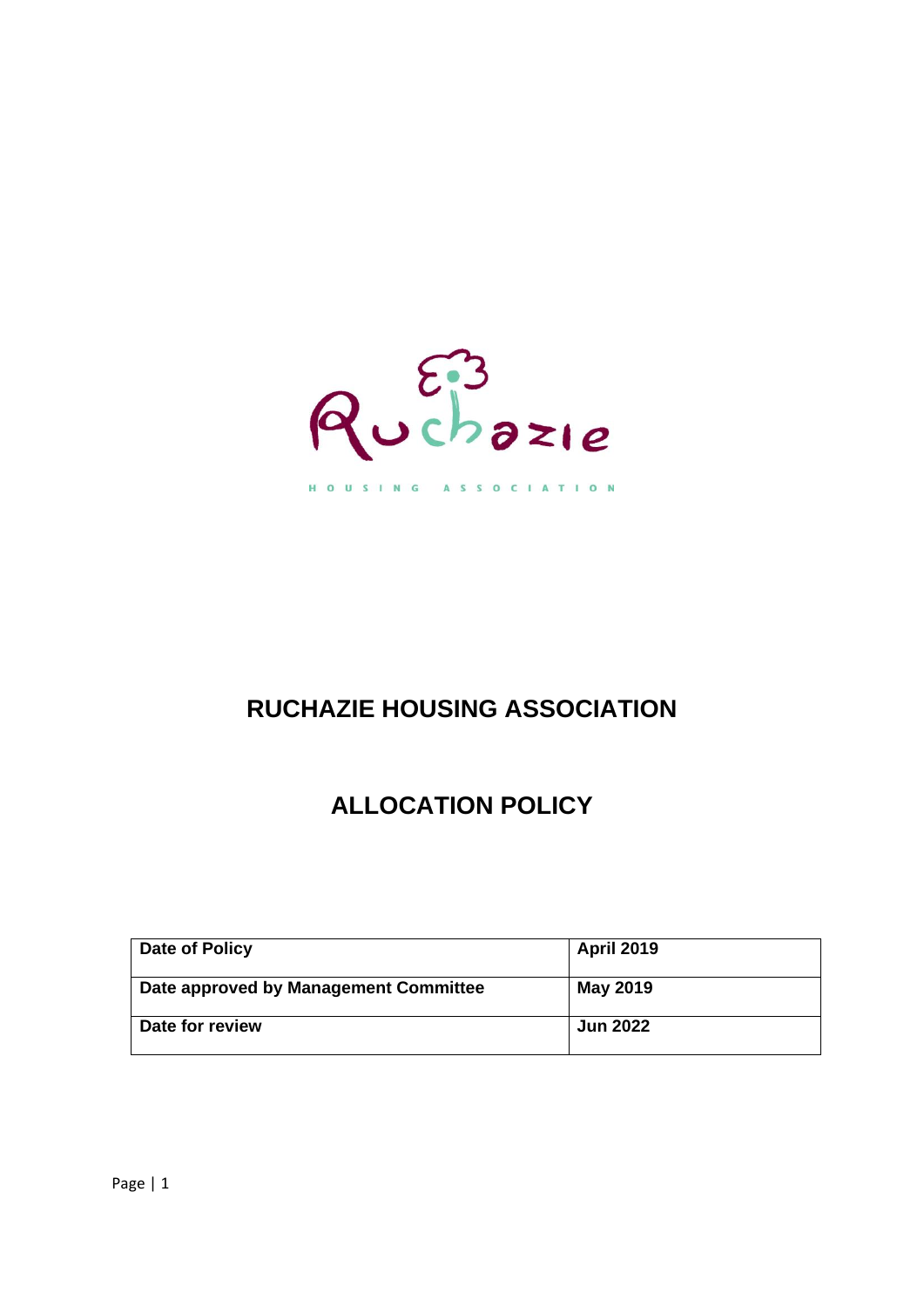## **RUCHAZIE HOUSING ASSOCIATION**

## **ALLOCATION POLICY**

## **INDEX**

- **1. Introduction**
- **2. Legislative and Regulatory Framework**
- **3. Scottish Social Housing Charter Outcomes**
- **4. Policy aims and objectives**
- **5. Access to the housing list**
- **6. The application process**
- **7. The Allocation system**
- **8. Appeals**
- **9. Complaints**
- **10. Equalities**
- **11. Training and Development**
- **12. Auditing and Performance monitoring**
- **13. Tenant participation and policy review**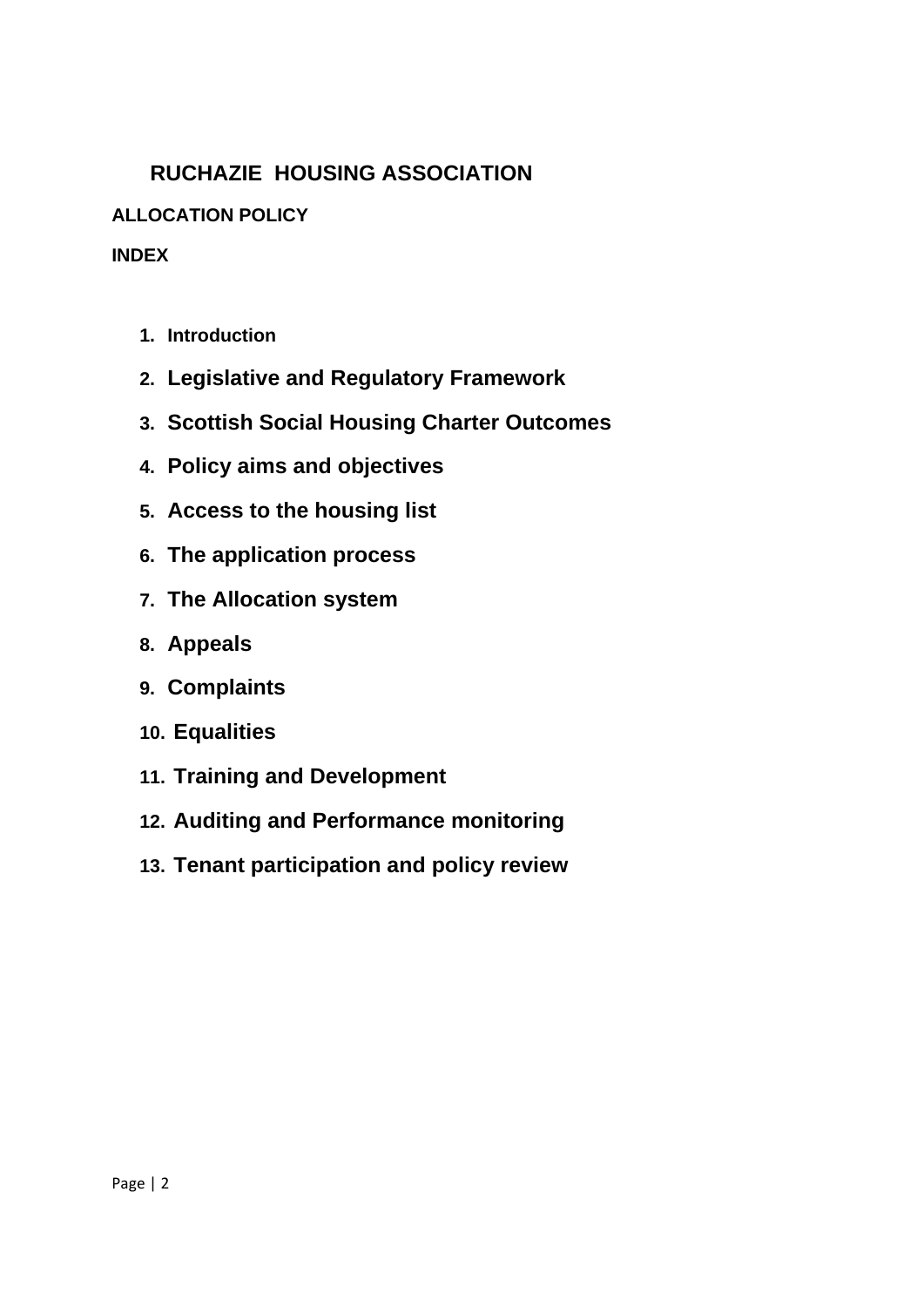## **1 Introduction**

This Allocation Policy describes how Ruchazie Housing Association will manage access to its waiting list, how it will let our homes to applicants on the waiting list and how it will provide advice to applicants on a range of options they may wish to consider to meet their housing needs/improve their housing conditions.

In accordance with the provisions of the Housing (Scotland) Act 2014 Ruchazie Housing Association will give reasonable preference when letting our homes to applicants in the following circumstances

- Homeless persons and persons threatened with homelessness and who have \*unmet housing needs, including those at risk of harassment and abuse
- Persons who are living in unsatisfactory housing conditions and who have \*unmet housing needs
- Social housing tenants who are under-occupying their home

\*Unmet housing needs definition as defined in the Housing (Scotland) Act 2014 ' where the social landlord considers an applicant to have housing needs which are not capable of being met by housing options which are available'

## **2 Legislative and Regulatory Framework**

We have developed this policy using the good practice and guidance available from the Scottish Government, the Scottish Housing Regulator and the Scottish Federation of Housing Associations.

Legal Framework

.

Housing (Scotland) Act 1987 Housing (Scotland) Act 2001 Housing (Scotland) Act 2006 Housing (Scotland) Act 2010 Housing (Scotland) Act 2014 Homelessness etc. (Scotland) Act 2003

We also meet the requirements set out in other legislation including:

Human Rights Act 1998 GDPR 2018 Matrimonial Homes (Family protection) (Scotland) Act 1981 Children's Act 1995 Civil Partnership Act 2004 Immigration and Asylum Act 1999 Protection from Harassment Act 1997

Page | 3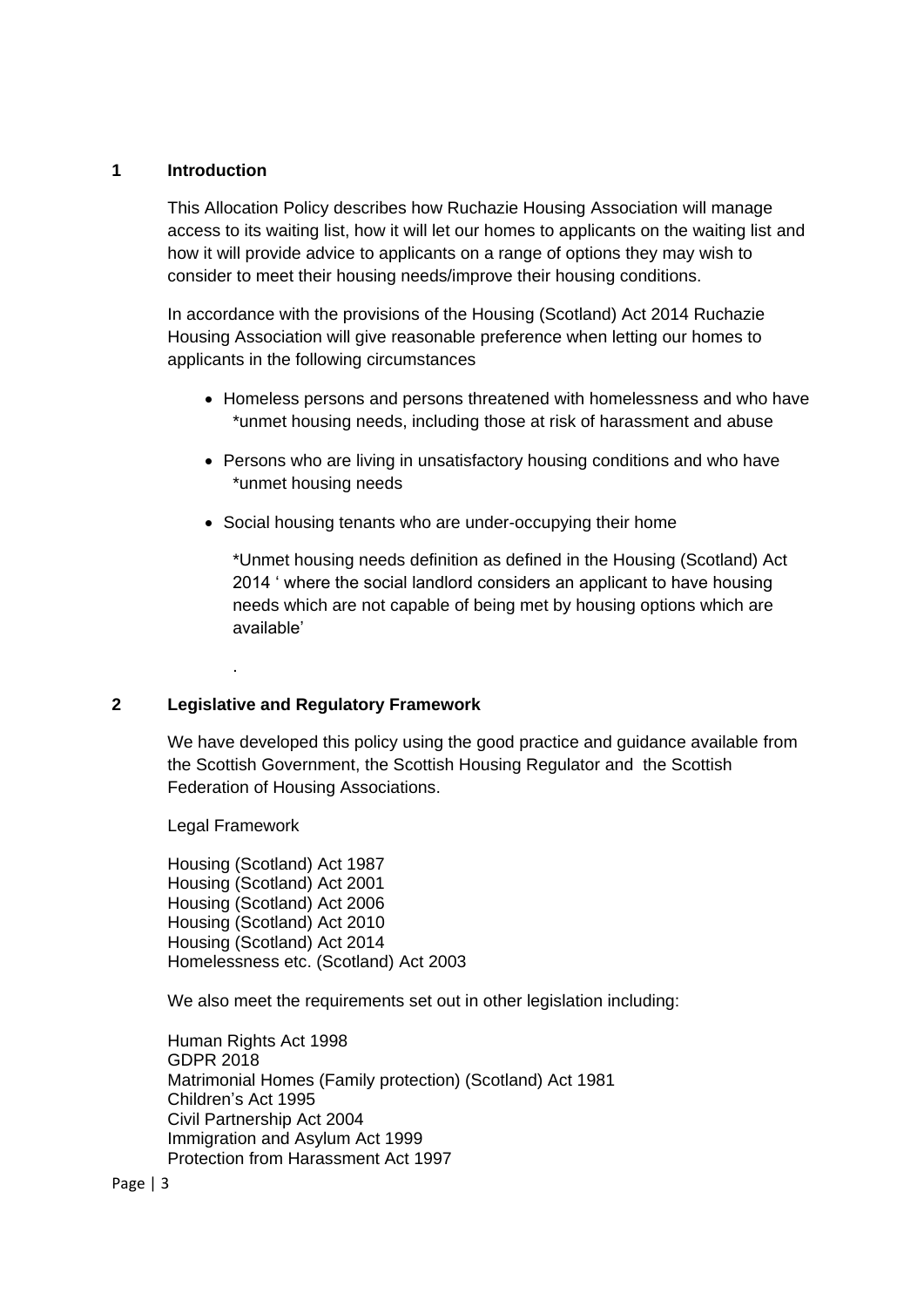Management of offenders etc. (Scotland) Act 2005 Equality Act 2010; and Adult Support & protection (Scotland) Act 2007

## **3 Scottish Social Housing Charter Outcomes**

The following charter outcomes and standards are directly relevant to the allocation policy:

Charter Outcome 1 'Equalities':

*'every tenant and other customer has their individual needs recognised, is treated fairly and with respect, and receives fair access to housing and housing services'.* 

Charter Outcome 2 'Communication':

*'tenants and other customers find it easy to communicate with their landlord and get the information they need about their landlord, how and why it makes decisions and the services it provides'.* 

Charter Outcome 3 'Participation'

*'tenants and other customers find it easy to participate and influence their landlords decisions at a level they feel comfortable with'*

Charter Outcome 4 'Quality of housing':

*'tenants' homes, as a minimum, meet the Scottish Housing Quality Standard (SHQS) by April 2015 and continue to meet it thereafter, and when they are allocated, are always clean, tidy and in a good state of repair'.* 

Charter Outcome 7,8 and 9 'Housing Options':

*'people looking for housing get information that helps them make informed choices and decisions about the range of housing options available to them'.*

*'tenants and people on housing lists can review their housing options'.*

*'people at risk of losing their homes get advice on preventing homelessness'.* 

Charter Outcome 10 'Access to Social Housing'':

*'people looking for housing find it easy to apply for the widest choice of social housing available and get the information they need on how the landlord allocates homes and their prospects for being housed'.* 

Charter Outcome 11 'Tenancy Sustainment':

*'tenants get the information they need on how to obtain support to remain in their home; and ensure suitable support is available, including services provided directly by the landlord and by other organisations'.*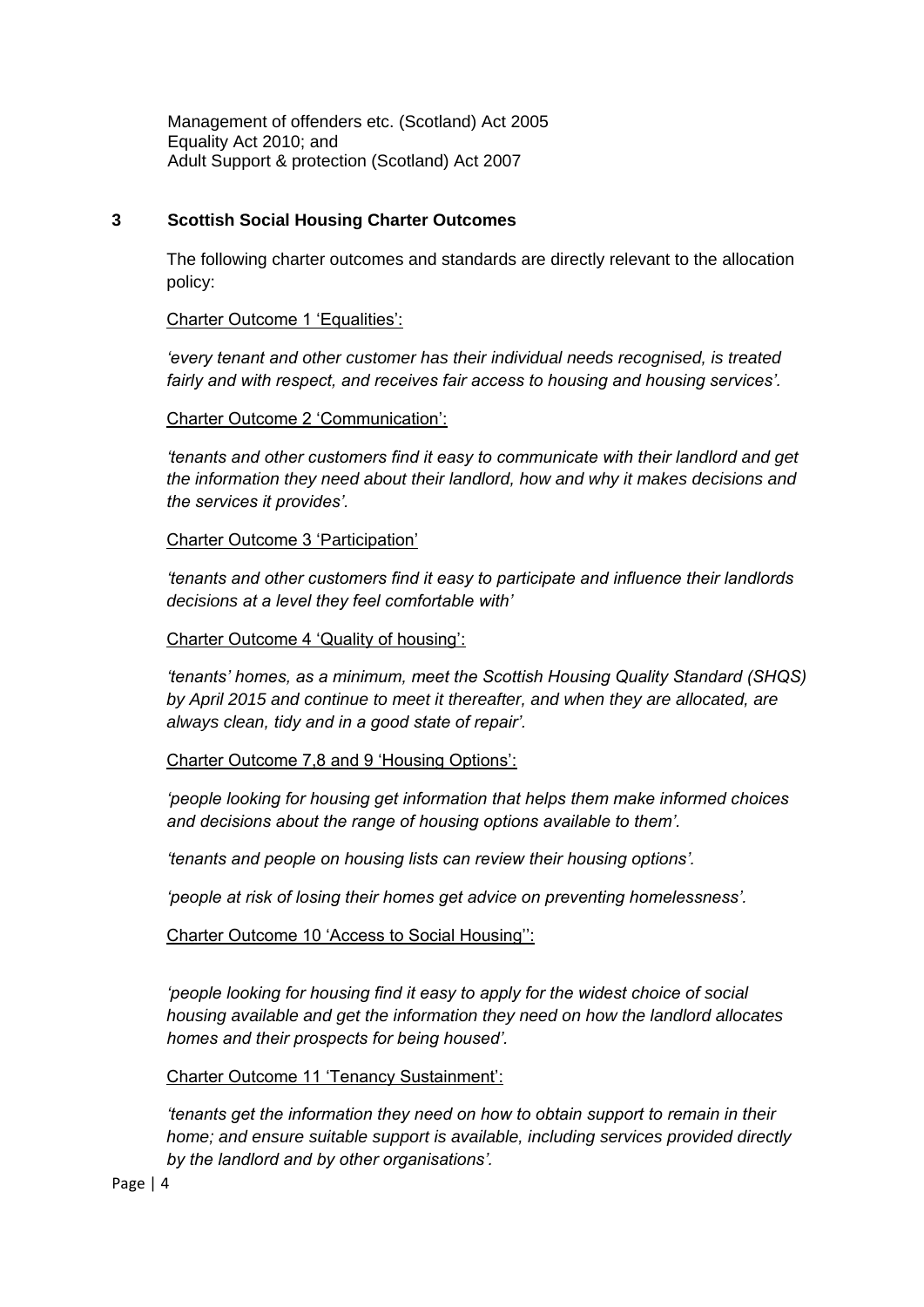## **4. Policy aims and objectives**

The main objectives of this policy are to :

- Meet all relevant legal and good practice standards.
- Avoid discrimination on grounds covered in our equality policy such as discrimination on grounds of age, belief, disability, language, marital status, race, sex, sexual orientation or social origin.
- Make best use of the housing stock.
- Form partnerships with other housing providers to address housing need.
- Establish new tenancies that are successful and sustainable .
- Maximising income by letting empty houses quickly in accordance with timescales.
- Maximise opportunities by offering applicants comprehensive advice and information concerning their housing options.
- Process personal information confidentially to meet relevant legal obligations.
- Provide comprehensive staff training so that the policy is implemented effectively and quality services are delivered.
- Deal with appeals and complaints fairly in accordance with timescales. Review the policy every three years or sooner if required due to a change in legislation or good practice.

## **5. Access to the housing register**

Any person who is sixteen years or more may apply to the housing register. This is not, however, an automatic right to receive offers of housing. Section 6 explains how we prioritise applications in line with law and good practice.

We will provide application forms at our office and online. In line with our equality commitments, this form can be made available in different languages and in alternative formats. We also offer interpreting services and meet relevant costs. On request, we can assist applicants to complete their application form.

In addition, applications can be made by referrals by agencies that have an agreement with Ruchazie Housing Association. Examples being Glasgow City Council Homeless Service (also known as a section 5 referral).

## **5.1 Reasonable preference groups**

The law requires us to give reasonable preference to certain groups when letting houses. The groups to which we must give reasonable preference when letting houses are:

(a) Homeless people and those threatened with homelessness and who have unmet housing needs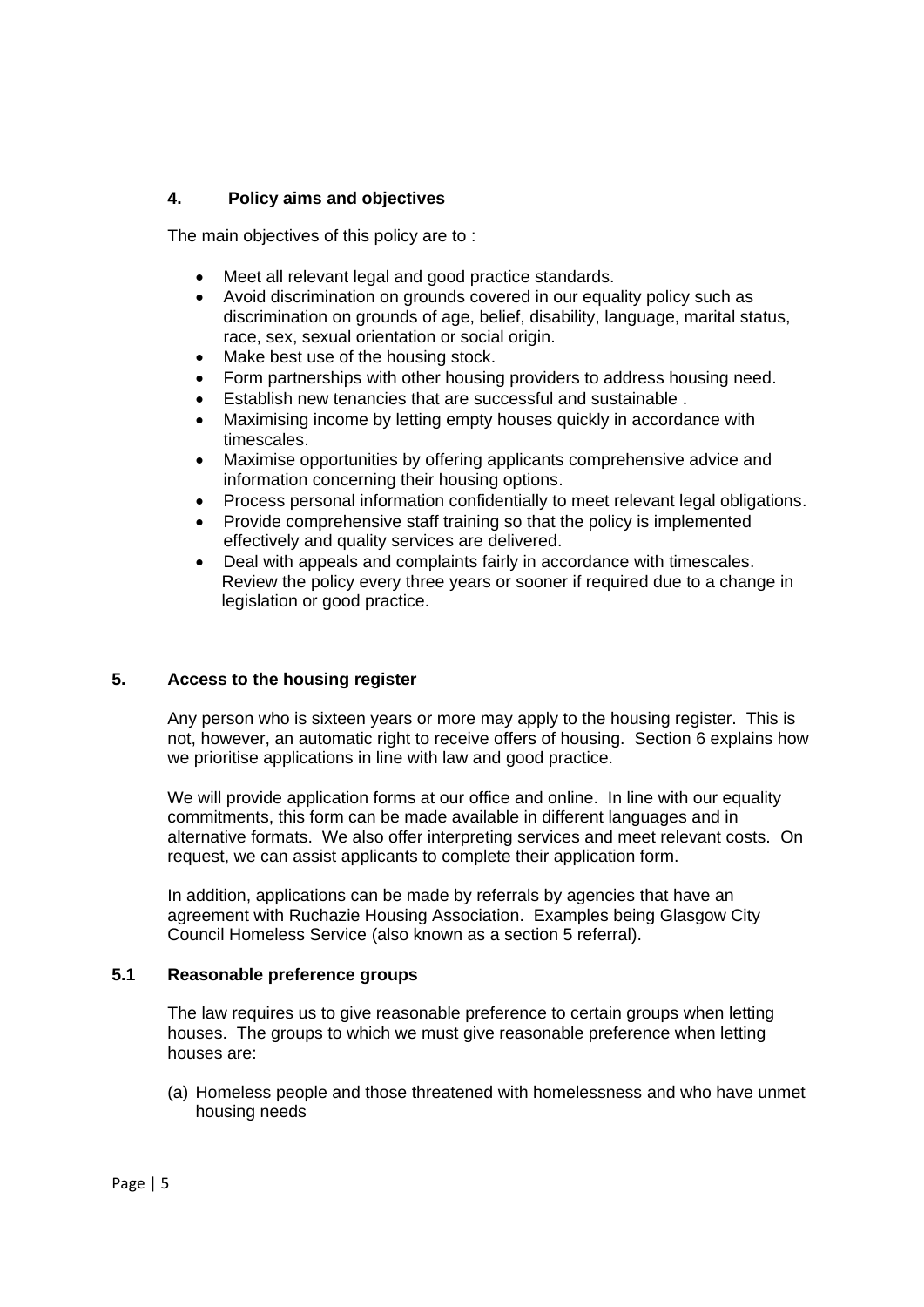- (b) People who are living under unsatisfactory housing conditions and who have unmet housing needs; and
- (c) Social housing tenants who are under-occupying their home

We recognise that people may be in housing need for other reasons than those covered in the law. Section 7 details the range of housing needs that we address.

#### **5.3 Factors to be ignored**

In accordance with legislation, certain factors must be ignored when letting houses. These factors are:

- Length of time applicants have lived in the area
- Housing debt not owed by applicants, for example, rent arrears owed by a partner
- Housing debt now repaid
- Any non-housing debt such as council tax
- Age of applicants unless it involves housing designed or specifically adapted for people of a specific age, for example, sheltered housing
- Applicants income or property, including income or property owned by other household members
- Any rent arrears where the amount is no more than one months rent or where the applicant has an arrangement for paying the arrears, has been keeping to the arrangement for at least three months and is continuing to make such payments
- An applicant who is staying care of another household, and who is not a permanent member of the household, will not require formal permission to reside but will require to demonstrate that they are registered at the property with the relevant authorities, for example, housing benefit, council tax, employment or benefit agency.

However we may take into account heritable property ownership of the applicant or a member of the applicant's family who is proposed to reside with the applicant and each case will be considered on its own merit. However, we will not take into account heritable property where:

- The property has not been let, but the owner cannot secure entry to the property.
- Where it is probable that occupying the property will lead to abuse from someone currently living at the property.
- Where it is probable that occupying the property will lead to abuse from someone who previously resided with the applicant whether in that property or elsewhere
- Where occupation of the property may endanger the health of the occupants and there are no reasonable steps that can be taken by the applicant to prevent the danger.

## **5.4 Information**

A copy of this policy is available to view on our website at [www.ruchazieha.co.uk.](http://www.ruchazieha.co.uk/) We will make available a summary of this policy Applicants may also obtain a full copy on request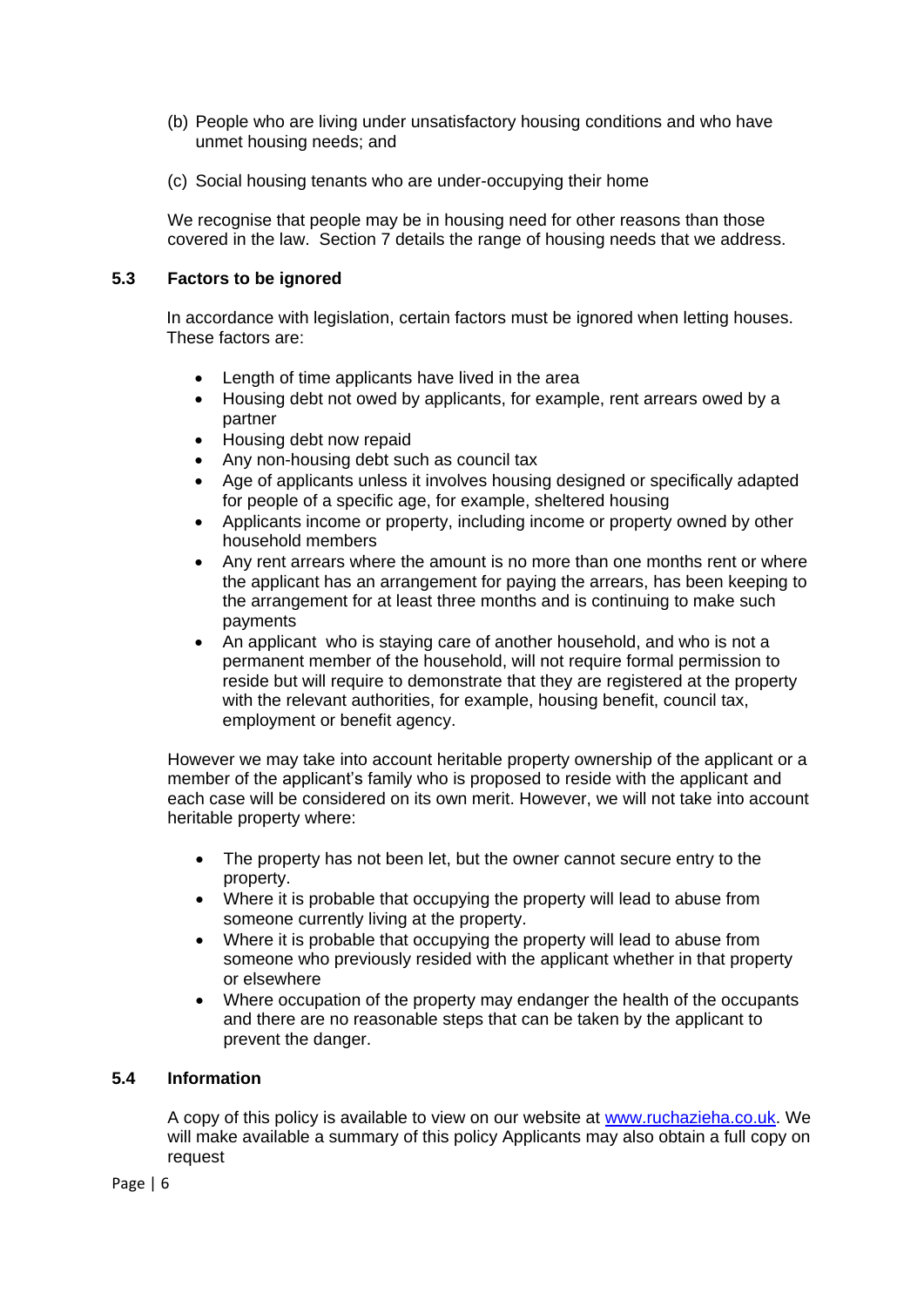## **5.6 Data protection and Access to personal information**

We recognise the confidentiality of information gathered as part of the allocations process and all applicants will be informed clearly of the way in which the information provided will be used. Applicant information will be used for the assessment of housing need and including the request for tenancy references from current or previous landlords. All applicants will be made aware of this at the point of application and asked to confirm their consent to this.

Data will only be used for the purposes listed above and will only be shared in accordance with the Data Protection Regulation (GDPR) 2018. .

An applicant is entitled to view information supplied in connection with their application. This right is set out in the Housing (Scotland) Act 1987.

We will provide this information on request within forty working days. A small charge may be applicable in these matters.

## **6 The Application Process**

This section explains the stages and rules concerning the allocation process.

#### **6.1 Admission to the housing register**

In order to be admitted to the housing register, applicants are asked to complete an application form.

This can be obtained by contacting the office :

- In person
- By phone
- By post
- Via website

All applications will be acknowledged within 5 working days. Our target for assessing application forms where we have all the required information and informing the applicant of the outcome is 5 working days from receiving them. Applicants are sent written confirmation of their housing application details, including their award of points.

Where we do not have the required information these applications may be subject to delay. Applicants will be advised of the information we require and only when we have all information will we process the application.

We will where requested provide support to applicants, e.g. where English is not their first language or the applicant is deaf or hard of hearing.

Home visits to assist applicants complete their forms can be carried out in special circumstances.

## **6.2 Verifying an applicant's circumstances**

Page | 7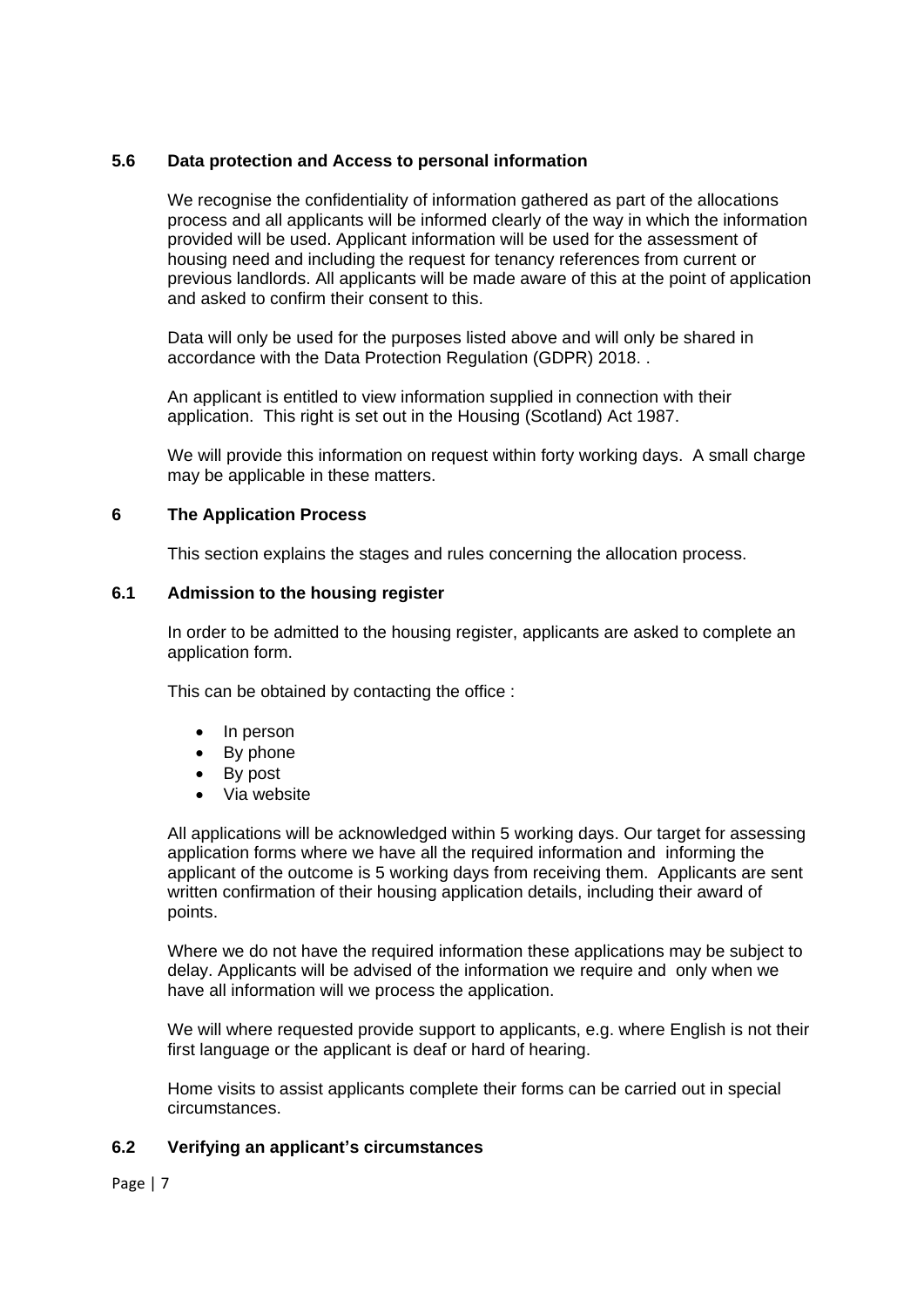To enable the correct housing need assessment to be made, we generally require applicants to provide information to verify their circumstances. Examples of the verification required include the following, however this list is not exhaustive:

| Circumstance                        | Verification required                         |
|-------------------------------------|-----------------------------------------------|
| All applicants                      | Proof of identity                             |
|                                     | Proof of current address (2 items)            |
|                                     | Photographic ID                               |
| All household members               | Proof of current address (if over 16)         |
|                                     | Proof of ID (passport, driving licence, birth |
|                                     | certificate)                                  |
| Asked to leave current              | Notice to quit                                |
| accommodation                       |                                               |
| In need of housing for health       | Completed medical form                        |
| reasons affected by current housing | Up to date relevant medical information       |
| circumstance                        | Other supporting information (if available)   |
| Residency                           | <b>Bank statement</b>                         |
|                                     | Driving licence                               |
|                                     | Tenancy agreement                             |
| Access to children where additional | Letter from parent                            |
| bedrooms are required for overnight | Legal confirmation                            |
| residence.                          |                                               |
| <b>Experiencing harassment</b>      | Corroborating evidence from                   |
|                                     | Police                                        |
|                                     | Landlord                                      |
|                                     | Other agency                                  |
| Pregnancy                           | MAT B1 form or similar confirming due date    |
| Owners                              | Proof of intent to sell                       |
|                                     | Confirmation that applicant cannot return to  |
|                                     | the property                                  |
| People from Abroad                  | <b>Immigration Status</b>                     |

## **6.3 Tenancy checks**

We may carry out tenancy checks/ ask for references from any landlord or mortgage lender to confirm housing and tenancy details. We will ask the applicants permission before we do this.

## **6.4 Home Visits**

We may carry out home visits to verify applicants details, to provide information relating to tenancies and also to consider any support requirements of the applicant.

#### 6.5 **False/misleading information**

Applicants are advised on the application form that it is their responsibility to advise us of any changes to their housing circumstances.

If we believe an applicant has intentionally changed their circumstances in order to secure a higher position on the housing register , we may assess this application as if the change has not occurred.

If an applicant provides false or misleading information we may suspend the application for a period of up to 6 months but each case will be considered on an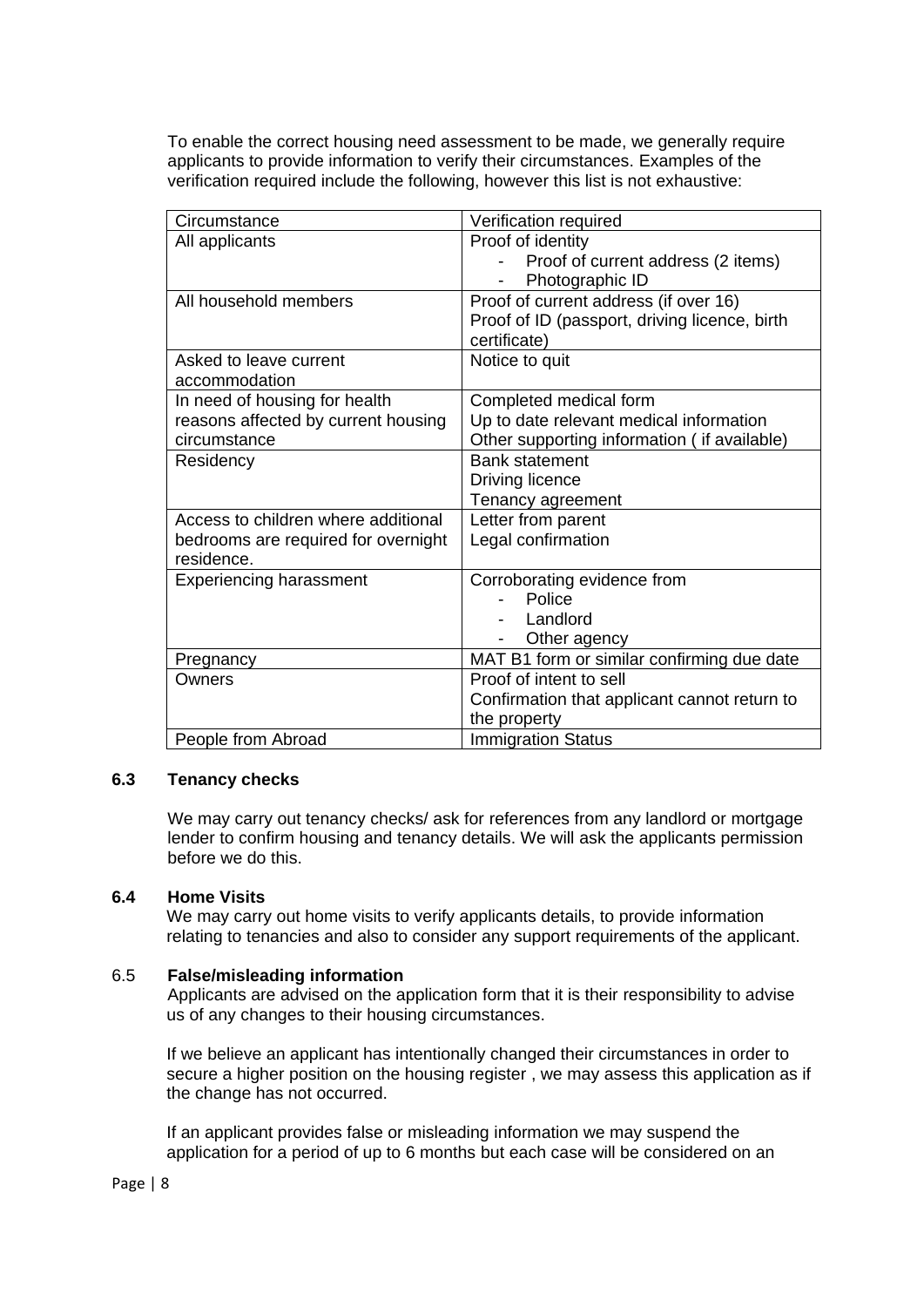individual basis. If an applicant is housed as a result of false or misleading information, we may take action to repossess the property.

### **6.6 Suspensions**

There 0.are circumstances in which applicants on the Housing List can be suspended from receiving offers of housing for a period of time. Applicants can be suspended for the following reasons:

We can suspend applicants for unpaid rent or other money relating to current or previous tenancies. For instance:

- Unpaid rent and factoring charges
- Outstanding rechargeable repairs. For example, if a tenant has lost their keys and we have changed the locks
- The cost of cleaning a house if you leave furniture or rubbish behind when you move out
- Legal costs if we have taken an applicant to court

If an applicant owes money, however, we will only suspend if:

- More than one month's rent is owed and there is no mutually agreed arrangement to repay it; or
- The applicant owes more than a month's rent, a mutually agreed arrangement is in place to pay it, but has not been kept for three months

We can also suspend applicants due to anti-social behaviour. For instance:

- The applicant has been given a final warning for anti-social behaviour in the last six months
- The applicant has been given a "Notice of Proceedings" for antisocial behaviour in the last six months
- The applicant or someone that lives with them has been given an anti-social behaviour order (ASBO) or an interim ASBO (the ASBO must be removed by the Sheriff Court before we can end a suspension)
- The applicant has a Short Scottish Secure Tenancy because of anti-social behaviour
- The applicant has been evicted for anti-social behaviour in the last 12 months
- The applicant has been violent or aggressive towards staff of the Association or its representatives including committee members and contractors.

We can also suspend applications due to breaches of their tenancy agreement. For instance:

- The applicant has been given a "Notice of Proceedings" for breaking the rules of the tenancy agreement in the last six months (for example, maintaining the property or common part in a reasonable condition, a failure to maintain a garden to an acceptable standard)
- The applicant has been evicted for a breach of a tenancy in the last twelve months.

We can also suspend an application where a false declaration has been proven to be made by the applicant.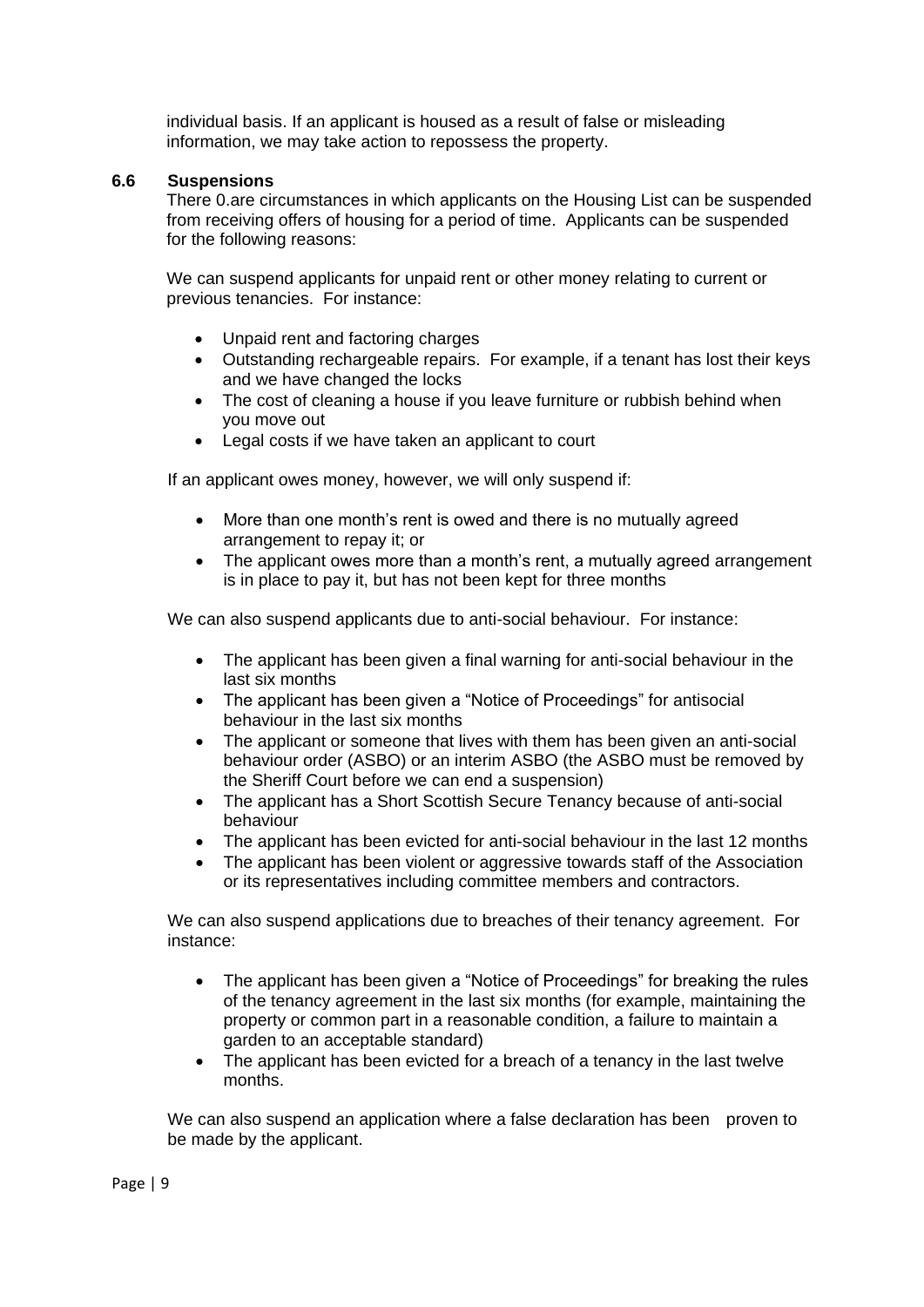We may also suspend and application where an applicant has been made and refused 2 reasonable offers of housing.

When we suspend an application, we will write and explain why, how long the suspension is for and what needs to be done to remove the suspension. Details will also be given confirming their right of appeal and information on the Association's complaints procedure will also be included. We will also write to the applicant when we have removed the suspension.

| Reason                                  | Period of suspension                    |
|-----------------------------------------|-----------------------------------------|
| Anti-social behaviour,                  | 3 years maximum, or where the           |
| evidence of convictions in surrounding  | applicant has demonstrated for a        |
| area,                                   | reasonable period of time the behaviour |
|                                         | has changed                             |
| Where information available that        | 12 months                               |
| applicant abandoned a previous social   |                                         |
| rented tenancy                          |                                         |
| Where an Order for Recovery of          | Up to 3 years                           |
| Possession has been made against an     |                                         |
| applicant in the last 12 months         |                                         |
| Rent arrears and other tenancy related  | Up to 3 years or where that debt is no  |
| debt                                    | longer outstanding.                     |
| where 2 offers of suitable housing have | 3 months                                |
| been made and refused by the applicant  |                                         |
| Where an applicant has knowingly made   | The application will be suspended until |
| a false statement                       | information confirmed as correct no     |
|                                         | longer than 3 years                     |

Reasons for suspension and likely period of suspension

#### 6.7 **Statutory Suspensions**

The 2014 Housing (Scotland) Act introduced a new statutory suspension provision and provides an additional power to suspend an application at the point at which that application is placed on the list.

Where we make a decision to suspend an application in this way, we will write to the applicant and state the reason for suspension. We will also advise that applicant of his right to appeal this decision to a Sheriff.

All suspended applications will be reviewed every quarter.

#### **6.8 Reviewing applications**

A review of all applicants on our waiting list will take place annually. Applicants can however review and update their application at any time to ensure we hold accurate information so that appropriate offers of housing can be made. Applicants require to provide proof/evidence of any change in housing/personal circumstances.

If no response is received after a standard review and reminder letters applicants are removed from the housing list however they can re-apply at anytime.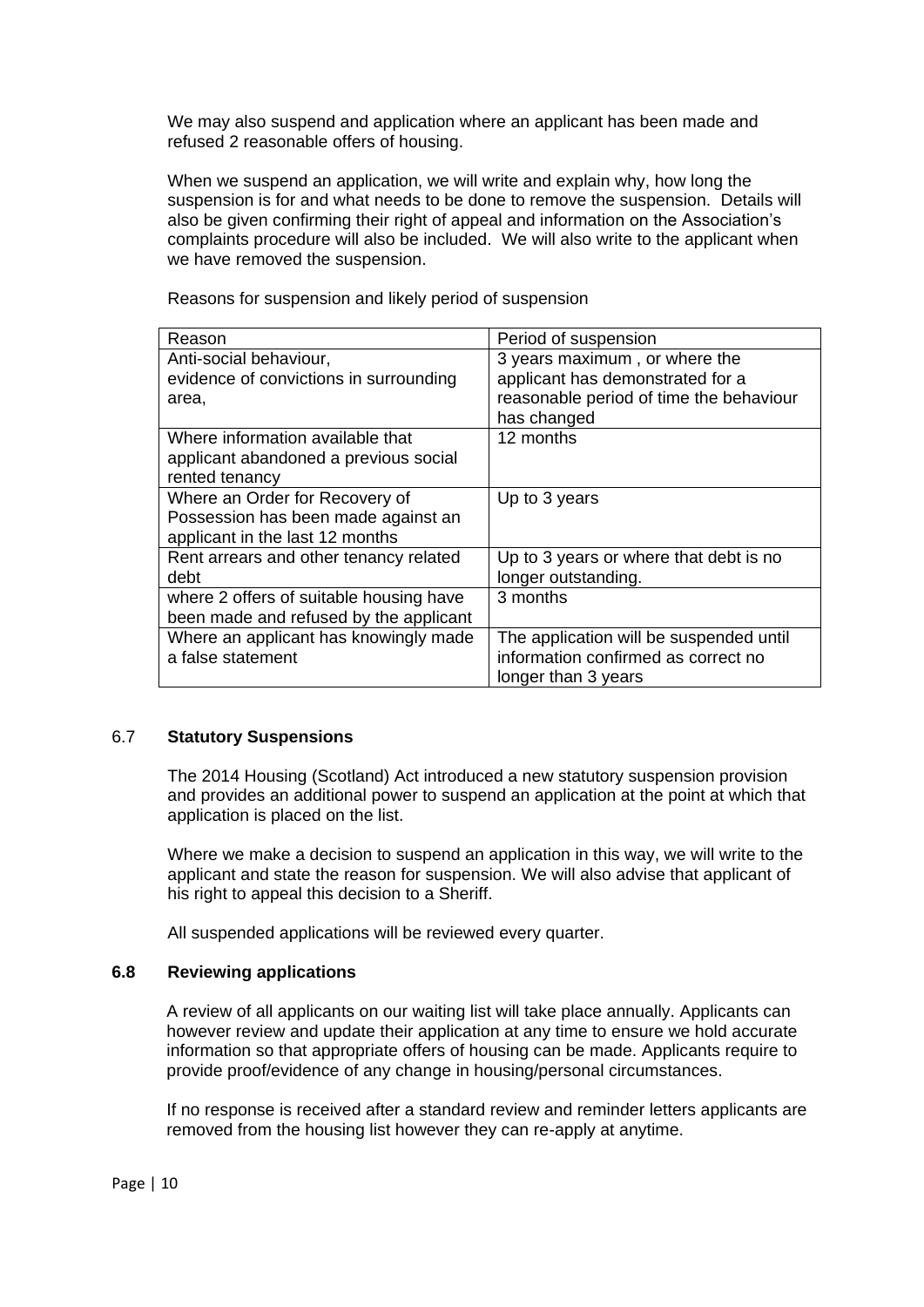#### 6.8 Removal of an application

An application can be removed from the housing list under the following circumstances:

- The applicant has made a request to remove their application  $-$  to be confirmed in writing to applicant once request made.
- The applicant has not responded to review correspondence following 2 reminders with a reasonable timescale
- The applicant is deceased

## 6.9 **People from Abroad**

People subject to immigration control must declare this on the application form. Eligibility for housing will require to be assessed in terms of Housing (Scotland) Act 1987 and asylum and immigration legislation. People may remain on the housing list, but will be asked to provide evidence of their immigration status before we can confirm if they are eligible for an offer of housing.

#### **6.10 Applicant Choice/ selection**

#### Applicant Choice

Our allocation system ensures that applicant choice is taken into account. We aim to maximise applicant choice. Applicants can state their preferences for a number of factors including

- Streets preferred
- House type
- Floor level

Applicants may also state what they do not want in respect of these factors.

An applicant's choice of housing may be affected by legal orders and relevant guidance that we are required to follow. For instance, matrimonial interdicts and exclusion orders.

Applicant's choices are also often determined by availability of housing. Applicants prospects of housing will vary based on numbers of properties available for let.

#### **Selection**

We will identify the applicants who have priority in each group in accordance with this policy and have regard to targets set for each group within our letting plan. We aim to give reasonable preference to applicants in the highest housing need. However, we also reserve the right to use flexibility in making individual allocations e.g. to avoid particular clashes of lifestyle; to avoid over concentrations of one particular household type or housing need in any one close. All such allocations will be approved by the Senior Officer, recorded in the audit trail for that allocation. All allocations will be made in line with legislation.

#### **6.11 Offers**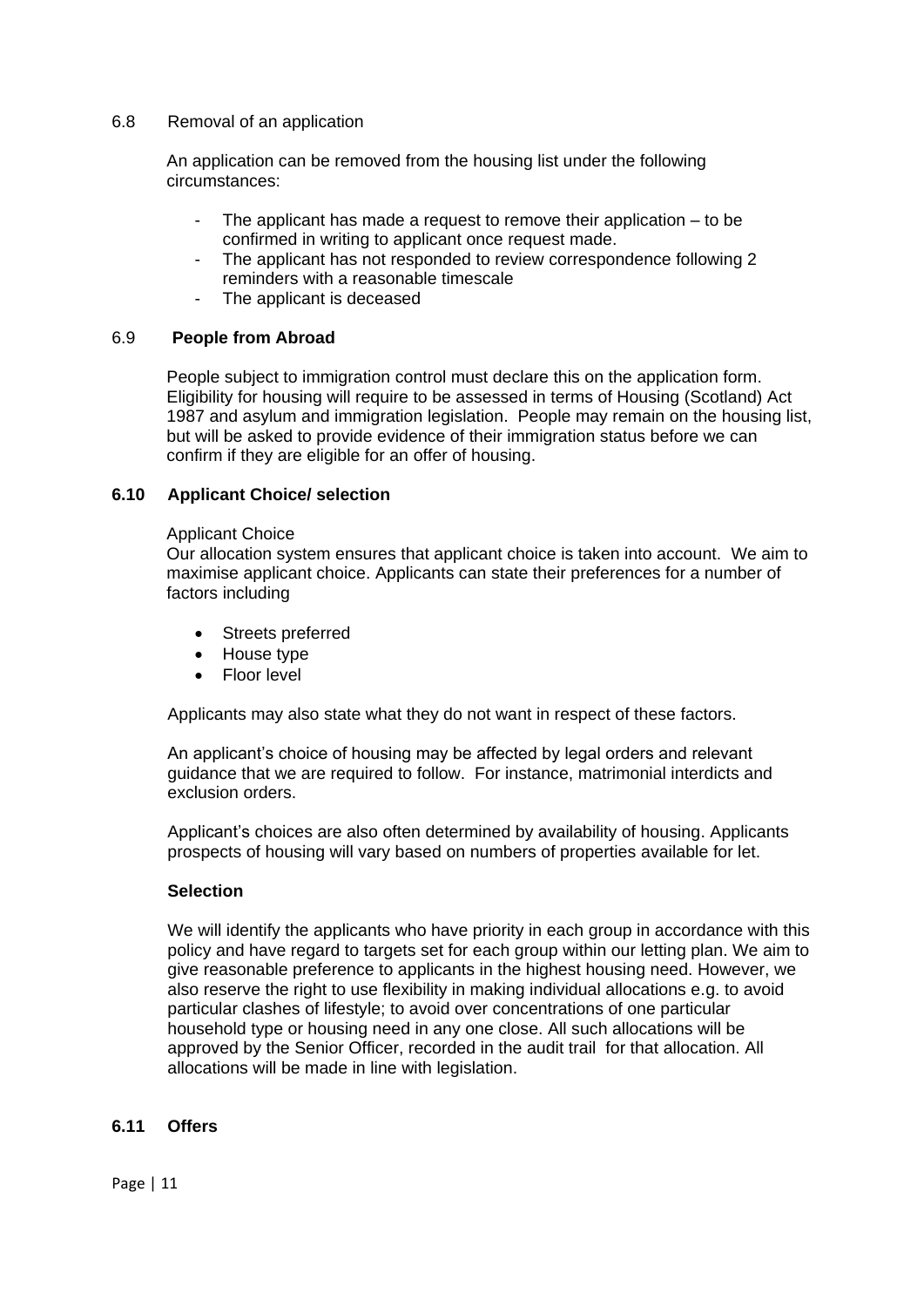We make offers based on the applicant's housing needs and preferences after confirming details on their application form. This is good practice as it aims to reduce inappropriate offers.

Reasonable offers are those that reflect an applicant's stated choice. For example, we will not offer applicants house types that they have expressly stated they will not consider.

We will also not offer properties which do not suit an applicant's housing requirements e.g. we will not offer a top floor flat where mobility requirements have been identified.

Nonetheless, we provide advice and information on realistic preferences, as demand generally exceeds supply.

In cases where an applicant refuses a number of reasonable offers (i.e. meeting the assessed needs and preferences of the applicant) we reserve the right to re-interview and re-assess the application.

If we decide to offer an applicant a property this will be a written formal offer of housing. We may telephone to tell applicants we have an offer but we will always confirm in writing.

#### **6.12 Tenancies**

We provide applicants who accept an offer of housing a Scottish Secure Tenancy in accordance with our legal obligations. In a limited number of instances, we may offer applicants a short Scottish secure tenancy. This has limited security of tenure.

Examples of grounds for a short Scottish secure tenancy agreement include:

- An applicant has been evicted for anti-social behaviour within the last three years
- A tenant (or a member of their family) is subject to an anti-social behaviour order
- The applicant owns a property that is not currently meeting their needs and requires housing on a temporary basis to enable their needs to be met pending making alternative arrangement.

#### **6.13 House size**

All applicants will be placed on the housing list for the size of property required based on their current household composition.

This section explains the house size for which applicants may be considered. It also outlines rules to address overcrowding and under-occupation.

| Household size                                                     | apartment | 2 apt | 3 apt | 4 apt | 5 apt |
|--------------------------------------------------------------------|-----------|-------|-------|-------|-------|
| Single person                                                      |           |       |       |       |       |
| Couple                                                             |           |       |       |       |       |
| Parent(s) with 1<br>child                                          |           |       |       |       |       |
| Parent(s) with<br>two children<br>under 16 years<br>of same gender |           |       |       |       |       |

Table 1: The size of house for which applicants will be considered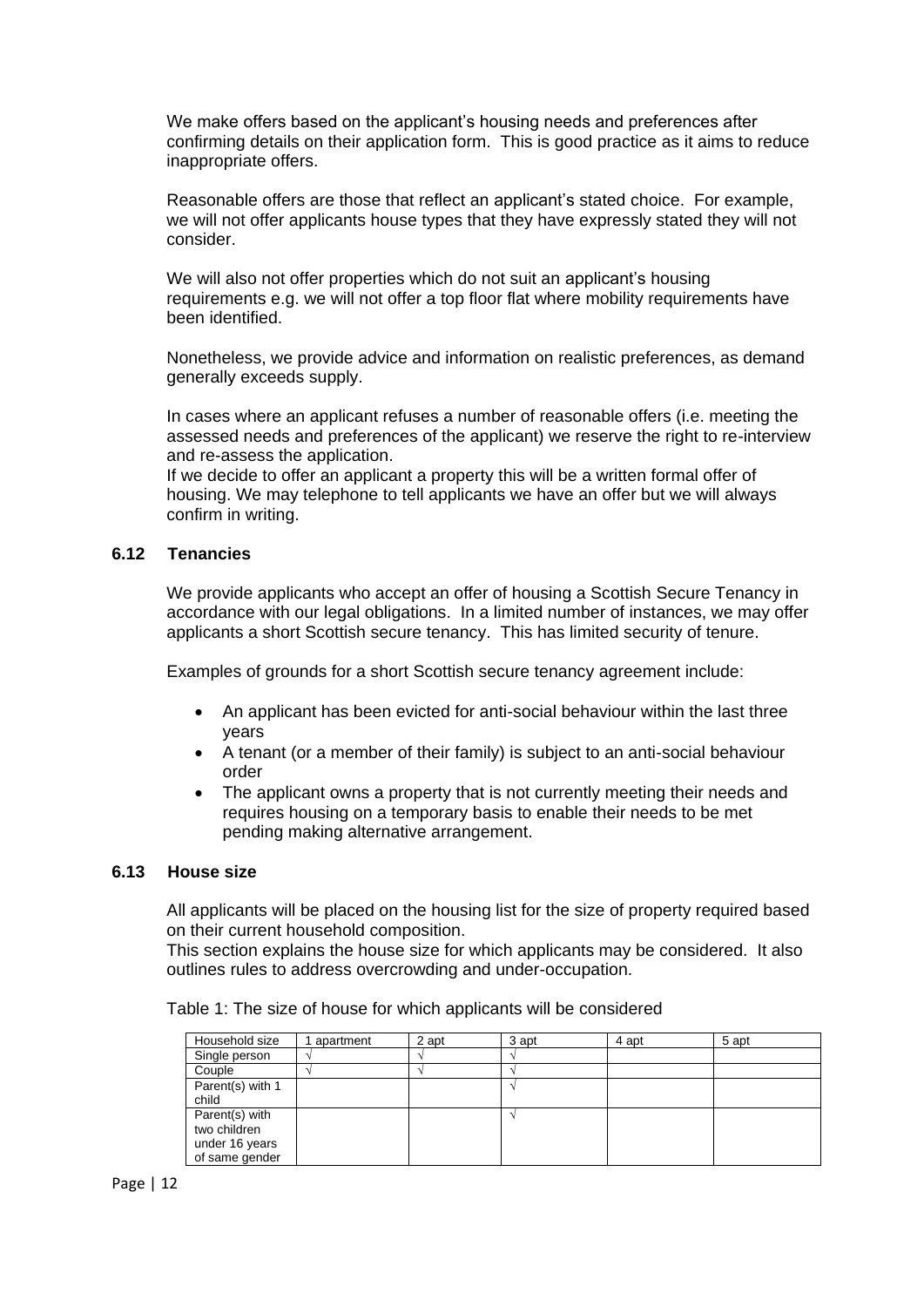| Parents(s) with 1<br>girl and boy both<br>under 10 years                   |  |  |  |
|----------------------------------------------------------------------------|--|--|--|
| Parent(s) with 2<br>children where 1<br>is over 15 years<br>of same gender |  |  |  |
| Parent(s) with 1<br>girl and 1 boy<br>where oldest is<br>10 years or over  |  |  |  |

## **6.14 Overcrowding rules**

Demand for larger houses often exceeds supply. On occasion, this makes it necessary to consider applicants for smaller houses than specified in the table above. It may also be necessary to consider applicants for smaller properties due to the changes introduced in April 2012 under The Welfare Reform Act ("bedroom tax").

We do not let houses to families if this would create statutory overcrowding, as this would constitute an offence.

#### **6.15 Under-occupation**

In special circumstances we may consider under-occupation..

For example, this may be necessary if:

 An applicant can show a need for such accommodation due to medical needs such as overnight support or space for necessary medical equipment.

Internal applicants affected by under-occupation will be prioritised for offers of housing. This is to ensure, as set out within The Housing Scotland Act 2014, as a reasonable preference group, that we make best use of stock. We will also consider applicants from other social landlords.

## **7 Our Allocation System**

This section explains the type of allocation system we have adopted to ensure that we meet our policy objectives effectively.

## **7.1 Group plus points system**

The group plus points system establishes a number of groups with individual applications placed into an appropriate group. Applicants are placed into a group with points awarded dependant on their housing need.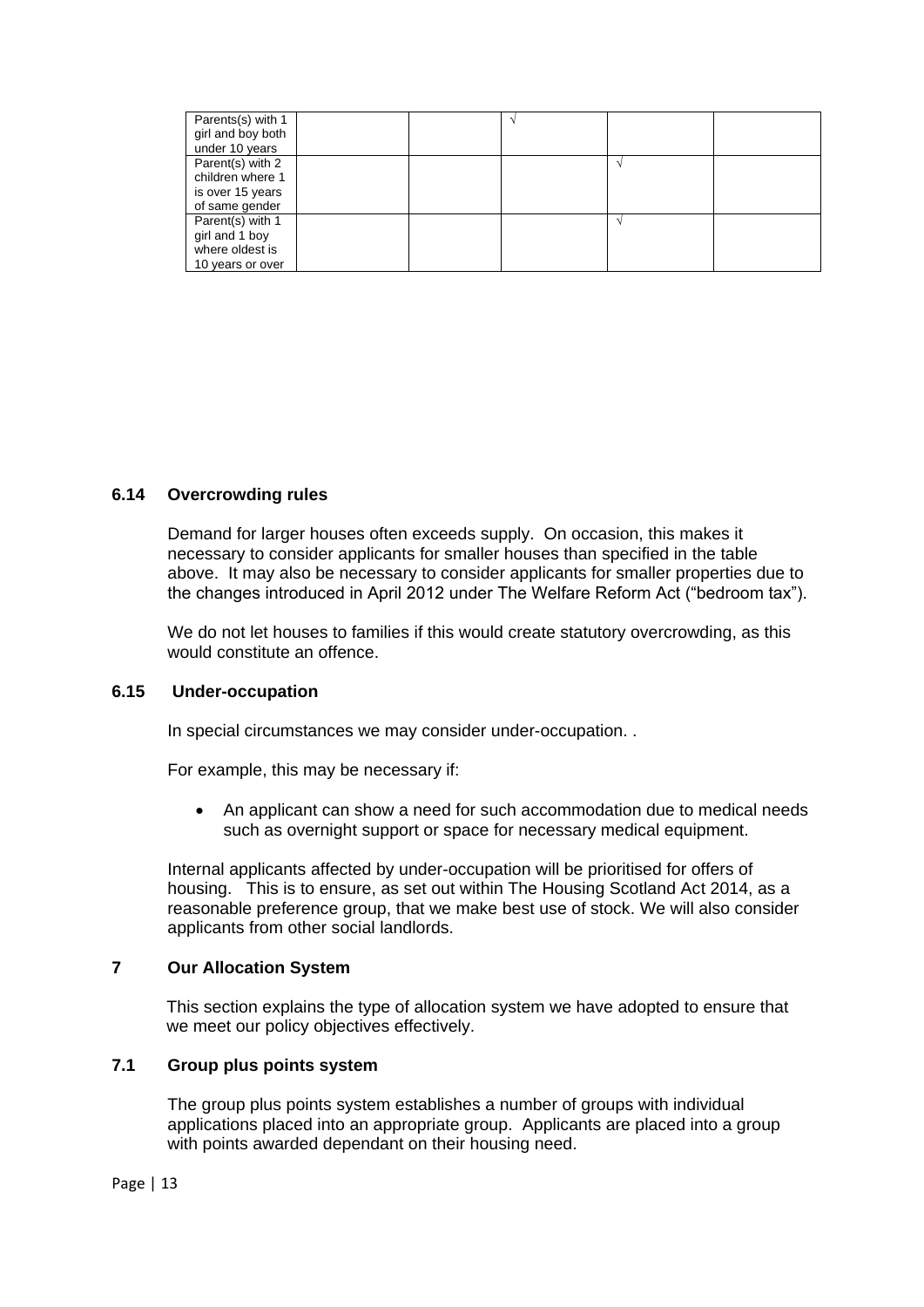If applicants share the same points within the same group, applications will be prioritised based on their time in housing need. Accordingly, if two applicants have the same points, the applicant who has been in housing need the longest will be given priority.

Where more than one applicant has no housing need, but can be made an offer in terms of this policy, the offer will be made to the applicant who has been on the list longest or where a tenant the longest length of tenancy.

## **7.2 Advantages of a group plus points system**

- Addresses housing needs specified in law (the reasonable preference groups), as well as other housing needs
- Facilitates monitoring of allocation practice, in particular how effectively we are meeting our legal responsibilities
- Ensures accurate identification of housing needs and allows us to respond quickly to changing patterns of need
- Provides for a wide range of housing needs to be tackled thereby promoting our objective of creating sustainable communities

## **7.3 Our groups and placing applications**

We have established a total of 8 groups. These groups cover the main needs covered in housing law and good practice guidance. These groups are listed in order of priority.

Our groups are as follows:

- Group 1 Homeless
- Group 2 Unsatisfactory housing conditions
- Group 3 Under-occupation
- Group 4 General Needs
- Group 5 Aspirational

Group 2 and 4 have sub groups.

## **7.4 Group 1: Homelessness**

We recognise our policy objective to assist in the prevention and resolution of homelessness.

All applicants who have a resettlement plan from Glasgow City Councils Health & Social Care Partnership Team and we have accepted as a Section 5 homeless referral will be placed in this group.

If a suitable property is available at the time or within 6 weeks of receipt of the Section 5 referral, applicants will be made one reasonable offer of accommodation. If this offer is refused this may result in the applicant being removed from this group.

## **7.5 Group 2: Unsatisfactory Housing Conditions**

Page | 14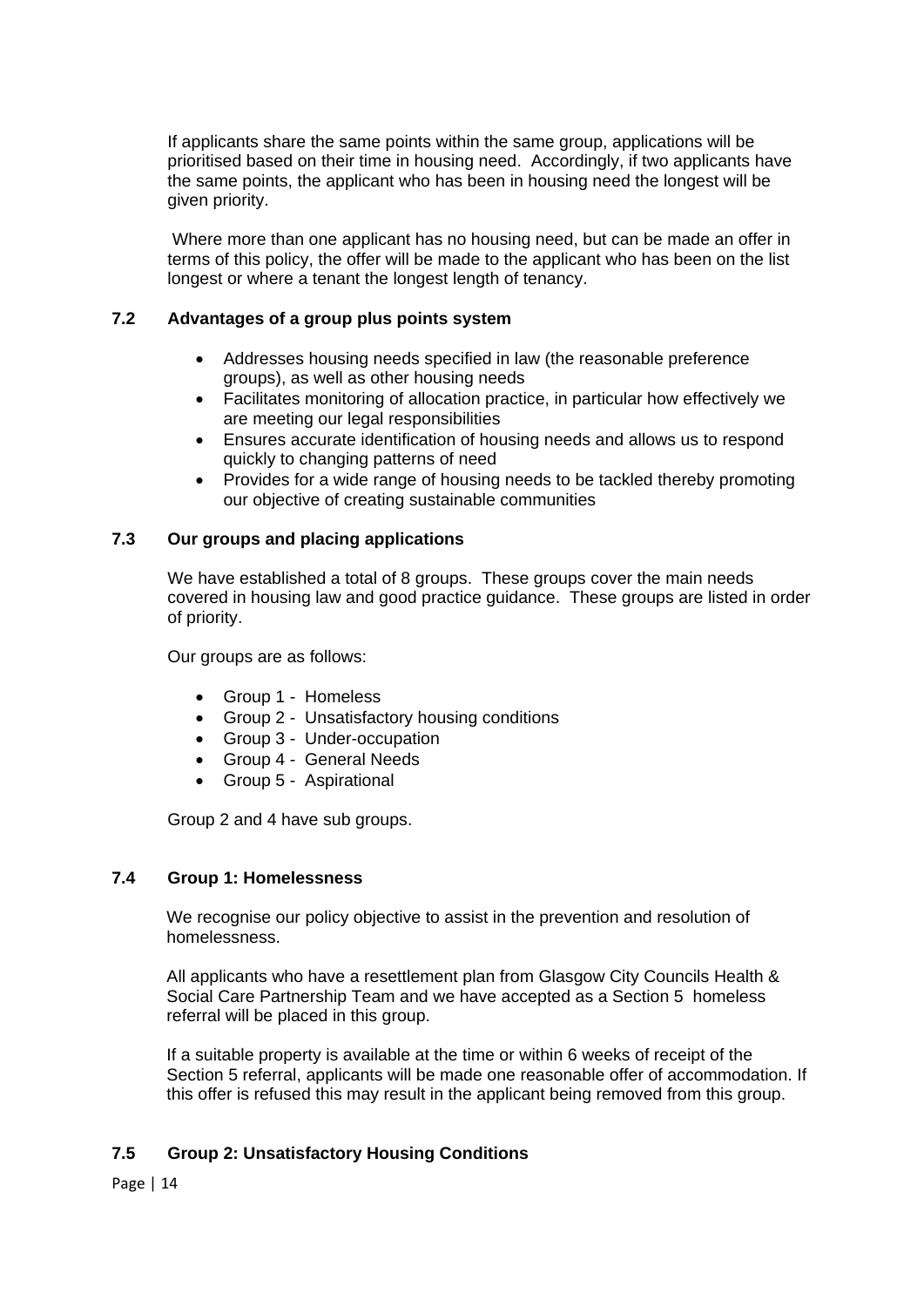The needs covered under this group are:

(a) Living in a non- tolerable standard property – where housing falls below the tolerable standard if it does not meet the relevant legal standard. These standards are set out in Section 86 of The Housing (Scotland) amended by Section 102 of the 2001 Act and Section 11 of the 2006 Act.

For example a property must be substantially free from rising or penetrating damp, and must have a sink with a satisfactory supply of hot and cold water.

(b) Overcrowding – applicants of households who are overcrowded or people with larger families. When awarding points in this category we use the below occupancy standard as follows

| Household size                               | Bedroom required |
|----------------------------------------------|------------------|
| Single person                                |                  |
| Each adult couple                            |                  |
| A disabled person who cannot share a bedroom |                  |
| because of their disability                  |                  |
| 2 children of the same sex under 16          |                  |
| 2 children under 10 regardless of their sex  |                  |
| Any other person                             |                  |

We will not let houses to applicants where it would create overcrowding. See part 6.11 for the size of property we will offer to applicants.

- (c) Applicants who are victims of harassment or domestic abuse applicants who require to be re-housed as a consequence of harassment or domestic abuse. The types of abuse and harassment we consider include:
- Domestic abuse
- Racial harassment
- Religious or sectarian harassment
- Homophobic harassment
- Transphobic harassment
- Harassment of autistic people and people with learning or physical disability and;
- Sexual harassment
- (d) Applicants living in unsecure accommodation –where an applicant:
- has been served with a Notice to leave a private tenancy
- lives in tied accommodation and is required to leave because of retirement or redundancy. This includes applicants who will be leaving the armed forces and is required to leave service accommodation or another reason.
- has been served a repossession notice on an owner occupied property.
- (e) Applicants where there current accommodation does not meet their needs Where an applicant or a member of their family included in the moving group suffers from a medical condition and where re-housing would alleviate the medical problem. The applicant will require to complete a medical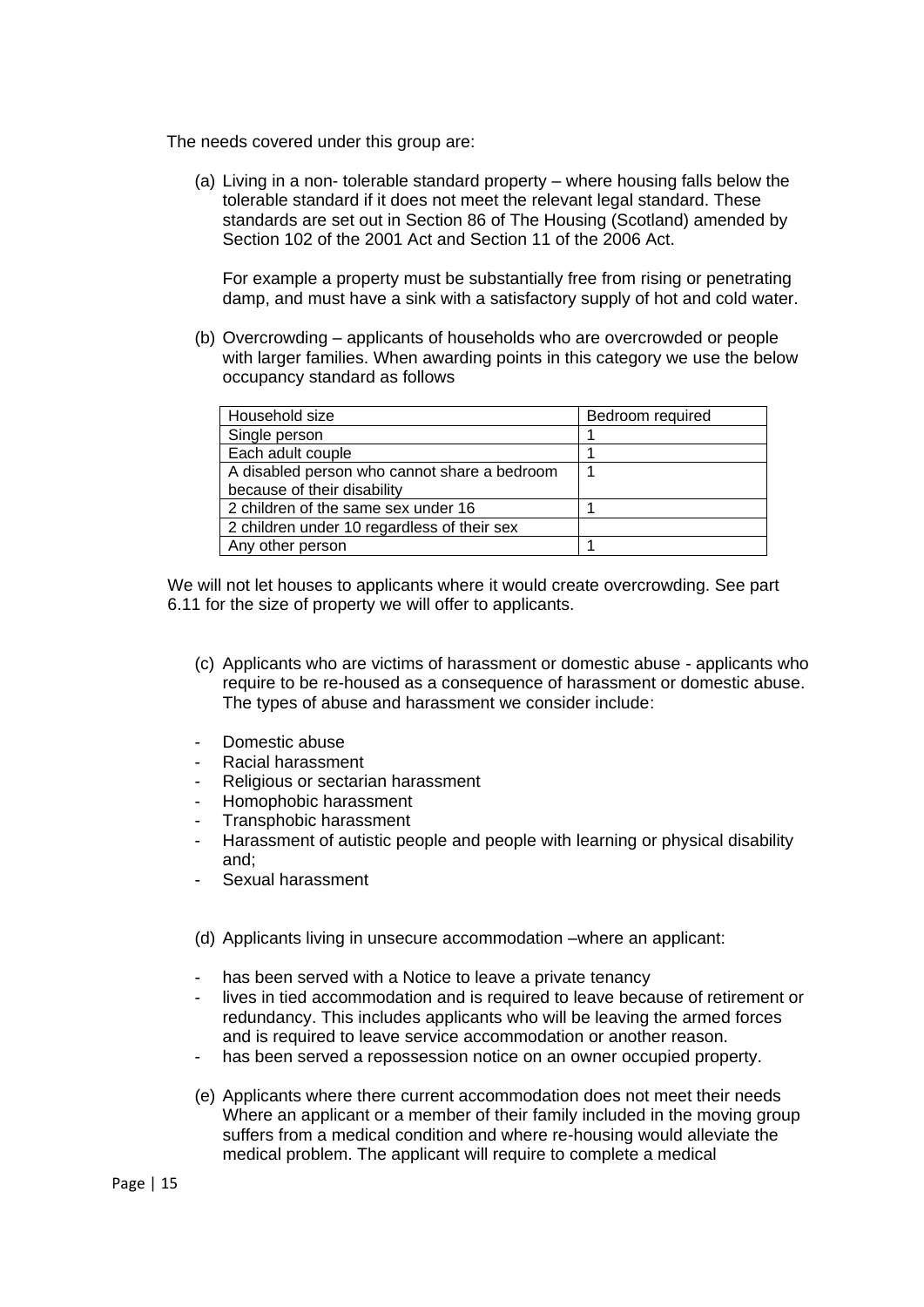assessment form which will enable a decision to be made on the suitability for re-housing. There are three priority groups;

- **Priority A** where an applicant's current accommodation is potentially life threatening to a household member's medical condition and where re-housing is extremely urgent, and that property cannot be adapted to suit those needs, whether that be cost or structure related.
- **Priority B** where an applicant's current accommodation is potentially life threatening or causing severe aggravation to the household members medical condition and that property cannot be adapted to suit those needs, whether that be cost or structure related.
- **Priority C** where members of the applicant's household included in the moving group have medical problems which would be alleviated by rehousing.
- (f) Applicants who wish to receive/give social, community or family support where an applicant requires to give/receive support from a relative, friend or service in the community. Each application will be considered on its own merits taking into account factors such as:
	- Distance between the two parties
	- Other support in the area
	- Type/ frequency of care provided
	- Supporting evidence in relation to support given/required
- (g) Houses subject to demolition on regeneration Applicants whose own homes are subject to demolition or regeneration due to a decision taken by their own landlord and who require permanent re-housing. We will give reasonable preference to applicants where we have an agreement to assist landlords in their programme.
- (h) People re-housed through care initiatives applicants who require housing as part of community care initiatives and are referred through Social Work or other support agencies. Examples of such groups are:
	- Young people looked after and accommodated by the local authority
	- Residents of hospitals and other institutions who are returning to the community
	- Residents in supported accommodation now ready to move to other accommodation.
- (i) The applicant has been approved for adoption, kinship care or fostering  $$ applicants who have been approved for adoption, fostering or kinship care who will be in housing need if a child or children come to live with them.

## **7.6 Group 3:Under Occupation**

To make best use of our stock we will give reasonable preference to RHA tenants who are under occupying their home, we will also consider applicants of other social landlords in this group.

#### **7.7 Group 4 : General Needs**

Page | 16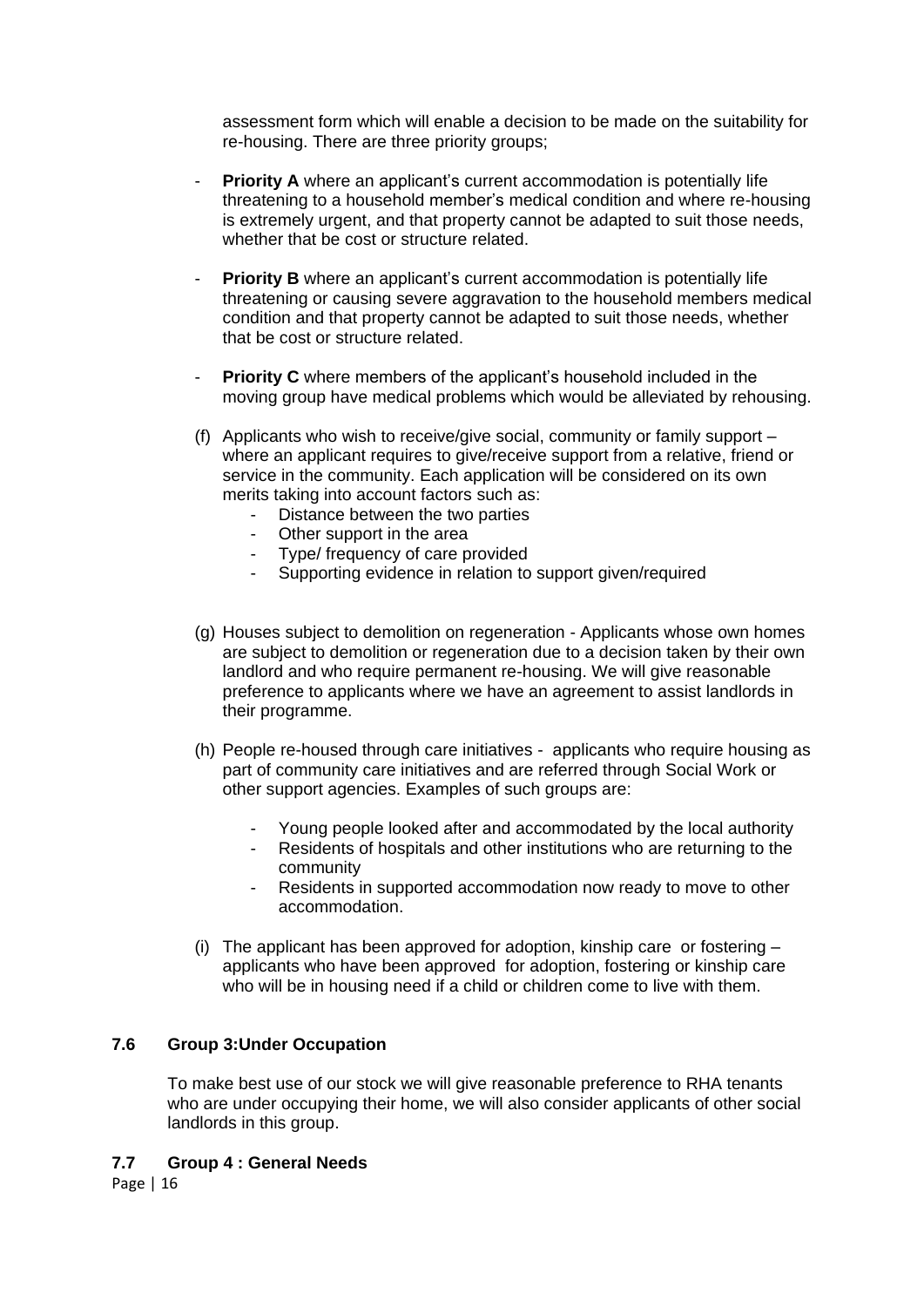All applicants who have a need for housing but not given reasonable preference this includes applicants who are:

- Lodgers
- Living with their parents
- No fixed address
- Have a relationship breakdown (and not entitled to priority)
- Living in private rented sector but with no housing Need (recognising affordability for those living in such accommodation)

#### **7.8 Group 5: No housing need**

We will retain a list of applicants who have no housing need but wish to remain or move to our area of operation. This is important to meet policy objective for the following reasons:

- it promotes households to move to other accommodation, in turn releasing stock for other applicants
- it addresses the preferences of existing tenants and is important in maintaining a sustainable community.

## **7.9 Needs not covered by this policy**

We apply this section of the policy only in extreme circumstances if our present policy does not address the housing need in question. If this applies, we will award points only after each case has been fully investigated and evidence has been provided to support the application.

- In order to ensure accountability, each case will be reviewed and approved by a senior member of staff. The points award will be withdrawn if the particular need is met before an offer is made. Cases such as these will be monitored closely and where a need is identified this may be recognised in any policy review.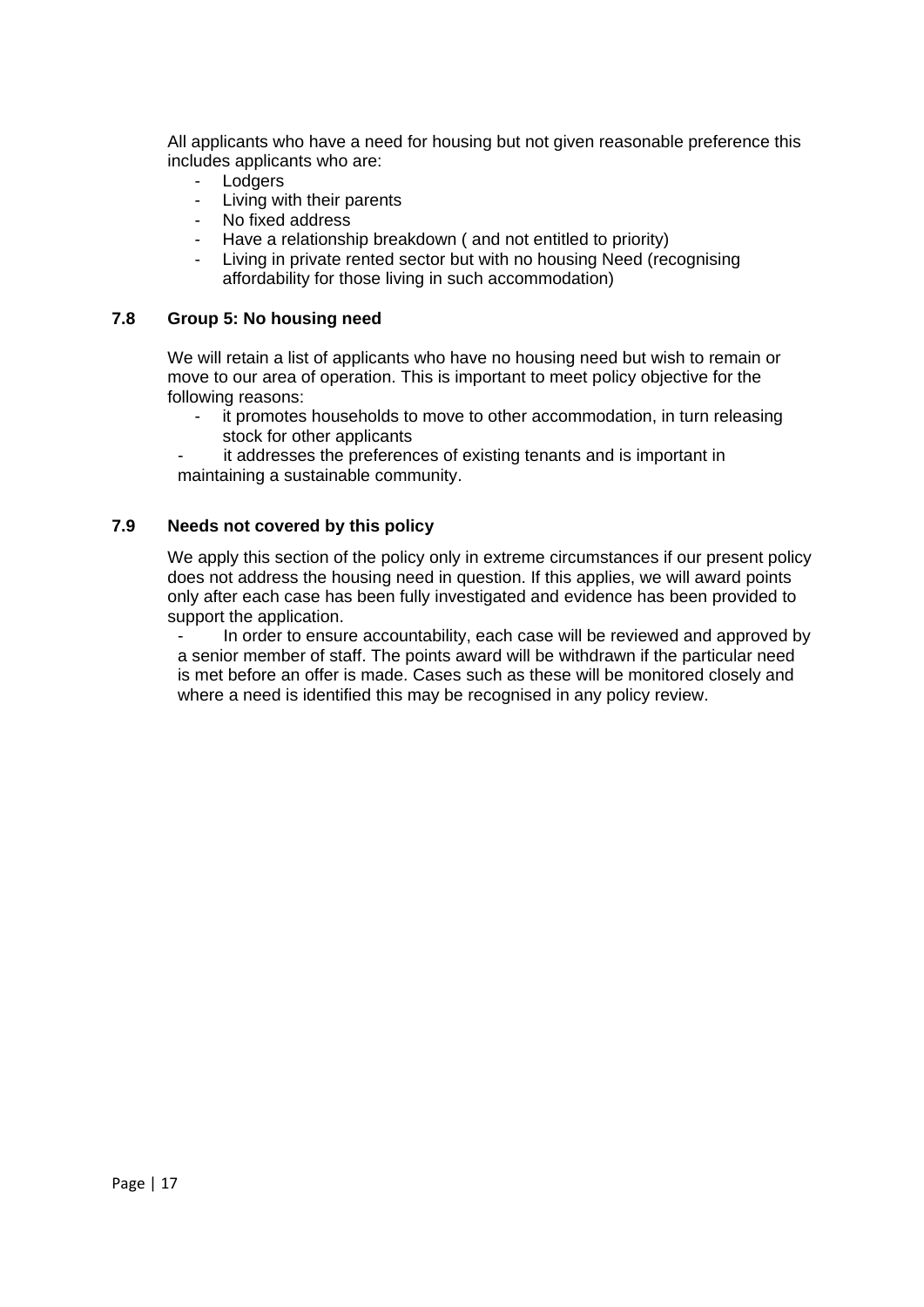## **7.10 Groups & Points Breakdown**

| Group                             | Verification                                                                 | <b>Points</b>                                                                   |
|-----------------------------------|------------------------------------------------------------------------------|---------------------------------------------------------------------------------|
| Group 1 - homelessness            | Homeless (Section 5 referral received)                                       | No points awarded, queued<br>in date order - date<br>homeless priority awarded) |
| Group 2 - urgent housing<br>needs | Living below tolerable standard                                              | 200                                                                             |
|                                   | Overcrowding (points for each room<br>required)                              | 50                                                                              |
|                                   | Harassment/domestic abuse                                                    | 100                                                                             |
|                                   | Unsecure accommodation<br>(where evidence is provided)                       | 100                                                                             |
|                                   | Medical priority                                                             |                                                                                 |
|                                   | Priority 1                                                                   | 100                                                                             |
|                                   | Priority 2                                                                   | 75                                                                              |
|                                   | Priority 3                                                                   | 50                                                                              |
|                                   | Support                                                                      | 100                                                                             |
|                                   | Property subject to demolition or<br>regeneration                            | 100                                                                             |
|                                   | Living in care/long term institution                                         | 100                                                                             |
|                                   | Approved for kinship/adoption/fostering<br>and require additional bedroom(s) | 100                                                                             |
| Group 3 - under-<br>occupation    | Under-occupation- points for each room<br>under-occupied                     | 50 (RHA tenant)<br>25 (other social landlord<br>tenant)                         |
| Group 4 - General Needs           | Sharing amenities                                                            | 30                                                                              |
|                                   | Lodger/living with parents                                                   | 20                                                                              |
|                                   | Relationship breakdown (where no                                             | 20                                                                              |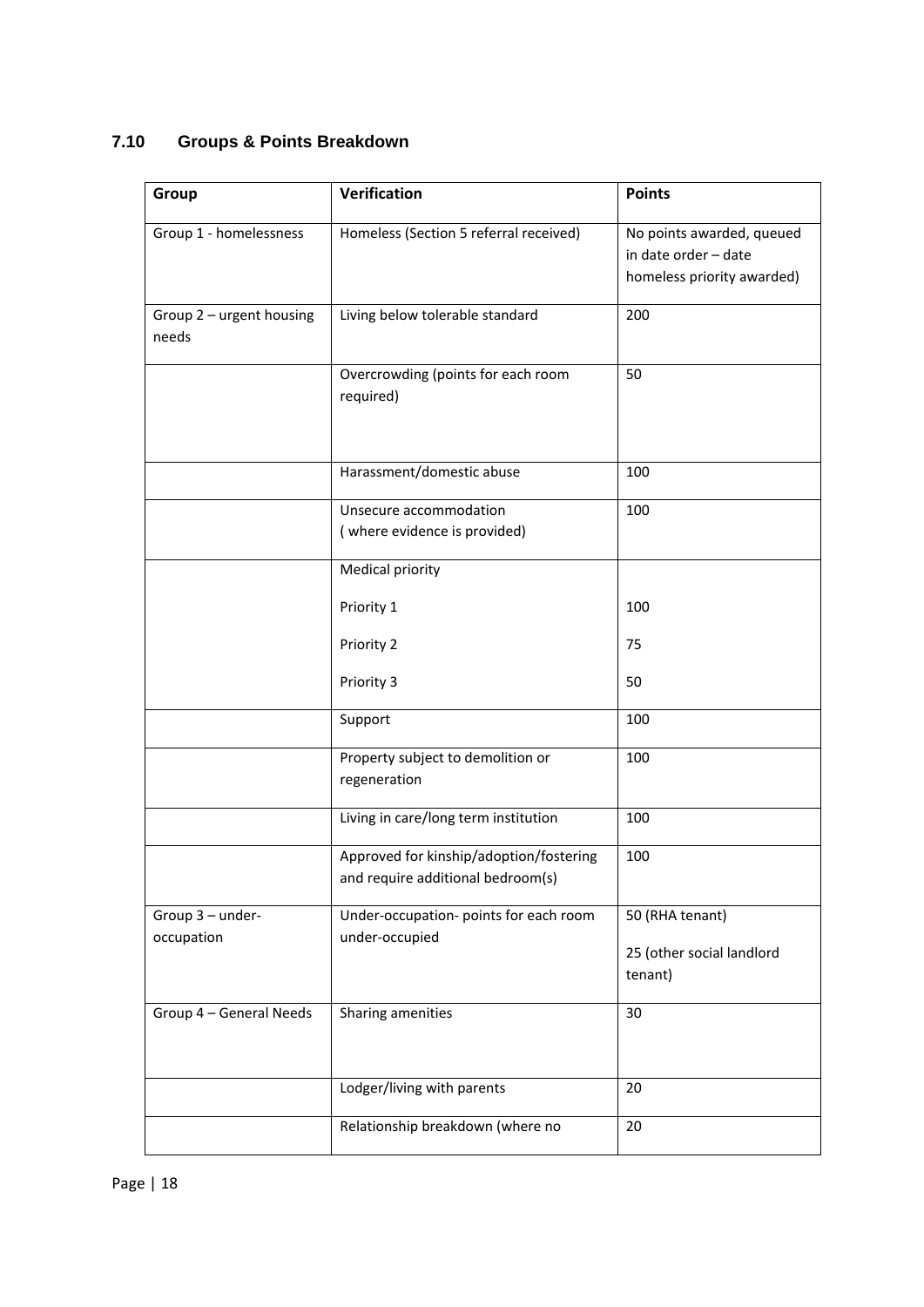|                                               | priority given)                                                          |    |
|-----------------------------------------------|--------------------------------------------------------------------------|----|
|                                               | Tenant in private rented sector (no<br>housing need)                     | 20 |
| Group $5$ – aspirational –<br>no housing need | No points given, application placed on list<br>with date of application. | 0  |

## **8 Appeals**

An appeal can be made if the applicant is unhappy with a decision we have made, for example:

- The group or points awarded
- A decision to suspend and application from receiving offers
- A decision to cancel an application ; or
- Any decision made which the applicant believes has not been dealt with in accordance with this Allocation Policy.

An applicant should appeal in writing to The Director of the Association.

### **9. Complaints**

If an applicant is dissatisfied with the level of service they have received e.g. published service standards not being met, a complaint can be made to the Association. The complaint will be managed in accordance with our complaints policy. Should an applicant remain dissatisfied having exhausted the association's internal complaints procedures the applicant can complain to the Scottish Public Services Ombudsman (SPSO).

A copy of this complaint policy is available on request and can be provided in alternative formats.

#### **10. Equalities**

Our core values include providing a fair and equal service for all housing applicants and we will ensure that in applying this policy we will not discriminate against any individual, household group or on any of the grounds detailed in our Equality & Diversity Policy.

We will achieve this by

- Making this policy available in other formats and different languages on request
- Ensuring our allocation documents are produced in plain language
- Providing interpretation services on request
- Consulting with national bodies as required, to promote good practice.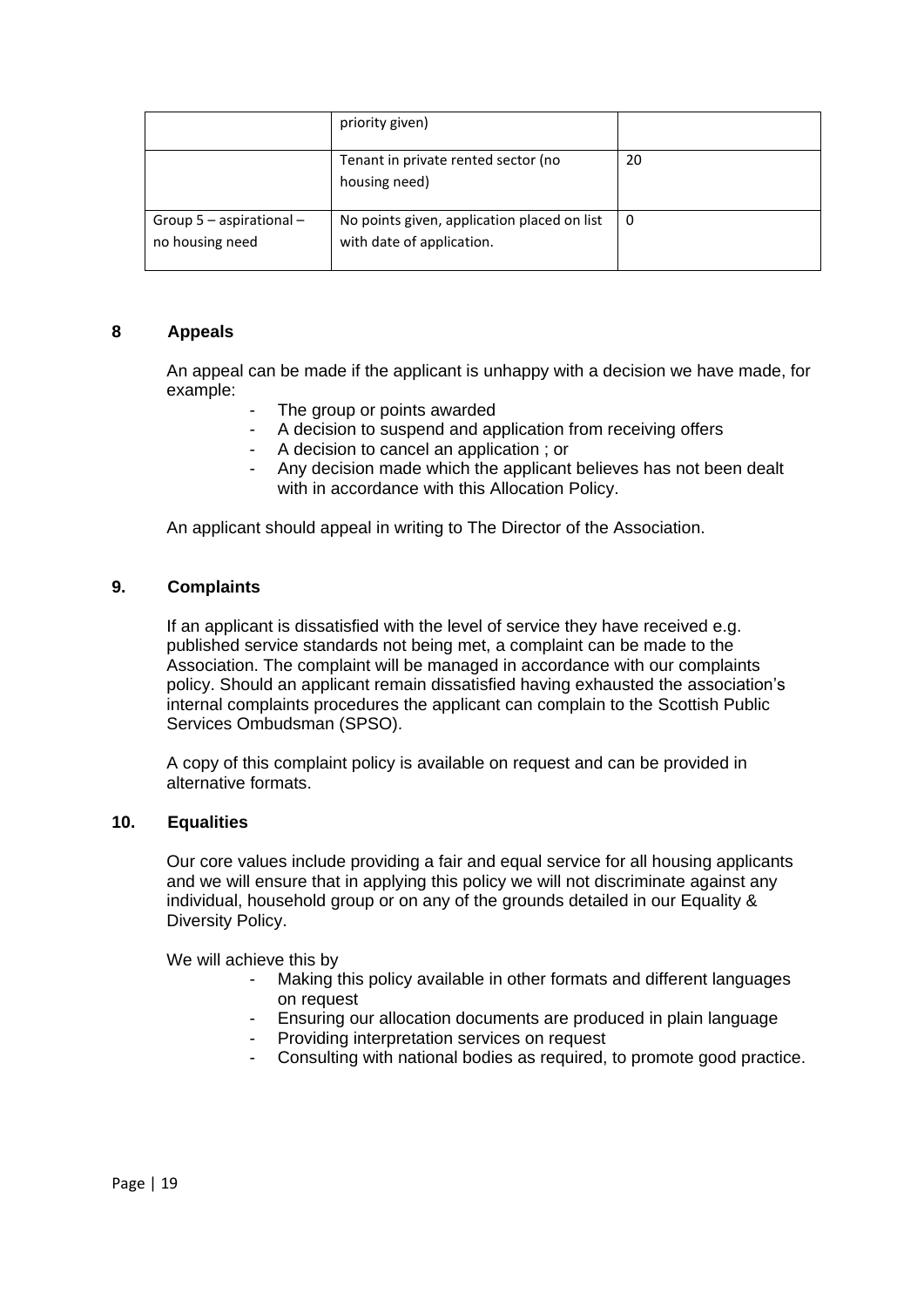## **11. Training and development**

Training is an important element in ensuring that the allocation policy is implemented effectively. We, therefore, provide ongoing training for staff and management committee to ensure they have the skills and knowledge to effectively implement and monitor this policy. This includes training on:

- Allocation law and practice
- Allocation policy and procedures
- Information technology systems
- Other relevant legislation such as equality law

## **12. Auditing and monitoring performance**

## **12.1 Auditing performance**

We ensure that proper mechanisms are in place to allow individual allocations to be audited.

## **12.2 Monitoring performance**

Monitoring the implementation of the allocation policy is an important part of quality assurance. It is also essential to ensure that allocation practices are subject to continuous improvement.

We ensure we monitor performance in the following areas:

- The number of new applications, included whether or not they are processed within targets - quarterly
- The number of applicants suspended and cancelled annually
- Applications reviewed and removed as part of the review process annually
- The number of applicants in each group quarterly
- The reason for allocations quarterly
- Household type and equality information- annually
- The number of lets against targets for each group annually
- The number and reasons for refusals- annually
- Appeals and complaints quarterly

General allocation performance is published for all tenants and service users.

## **13 Tenant participation and policy review**

#### **13.1 General**

We review the allocation policy every three years, or as required by changes in law or published good practice.

We use our performance indicators to discuss improvements to service delivery.

#### **13.2 Methods of review**

We use a range of methods as detailed in our tenant participation strategy when reviewing the policy.